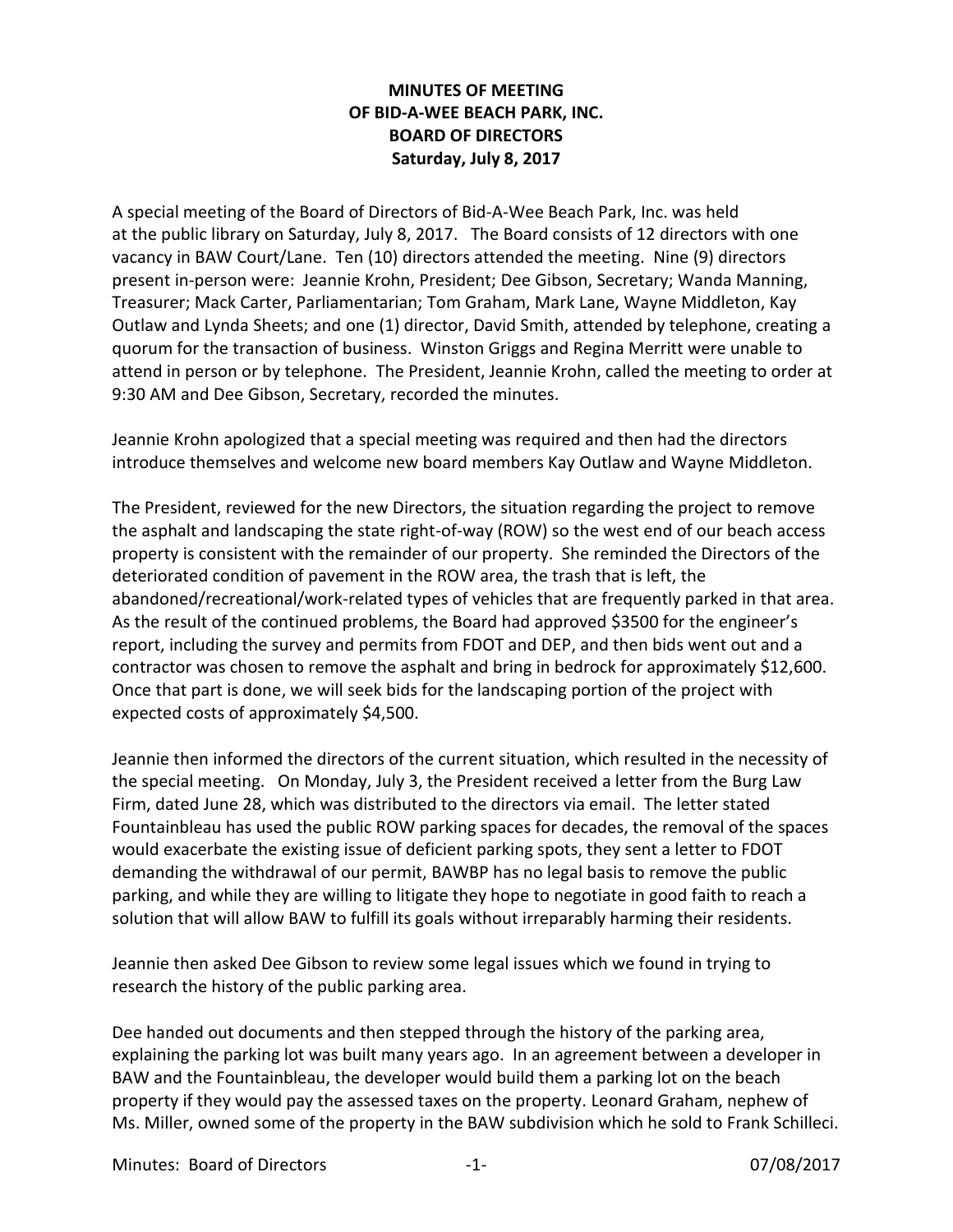In the transaction, Graham assigned all his interests in the dedicated park. Schilleci then appeared to hold the title to dedicated beach, although he could not build on it under the terms of the dedication. In 1975, under the influence of her nephew, Ms. Miller, who had recorded the original dedication of the beach for park purposes only, recorded a clarification and renunciation of the dedication because residents were allowing it to deteriorate and had allowed a parking lot to be built on it as a source of income. In 1979, Save Our Beach entered into a lease agreement with Fountainbleau Terrace for \$500 per year to lease the parking lot. Then in 1980, some property owners in Blocks A-N of BAW brought a lawsuit against Leonard Graham seeking to overturn Ms. Miller's renunciation. As the result of the lawsuit, the Judge Ordered the renunciation null and void and prevented any portion of the park to be used for commercial parking. Dee then reported in 1995, Hurricane Opal destroyed the parking lot, leaving undamaged the pavement along Front Beach Road that was public ROW. By April, 1997, the parking lot was condemned by the City. At the same time, legal battles were ensuing regarding unpaid taxes on the beach property, the community split into two organizations which were both suing Schilleci, and the presiding judge ordered mediation. Since Schilleci held title to the beach property at that point, when he received the condemnation notice on the parking lot, he applied for a permit to rebuild it. The community organizations filed for permits to remove the parking lot, using the court order from 1980, preventing a commercial parking lot on the beach, as justification. Through mediation an agreement was reached, and the judge so ordered, wherein the two community organizations would join into one, called Bid-A-Wee Beach Park, Inc. and Schilleci would execute a Quit Claim Deed giving title to dedicated beach property to the new organization; and "that portion of the dedicated beach front property which comprises the parking lot adjacent to the Fountainbleau Terrace shall continue to be used as a parking lot for public purposes only consisting of 15 existing parking spaces which continue to be usable and which are not substantially damaged by Hurricane Opal". The remainder of that section refers to the court decision regarding the removal of the destroyed portion of the parking lot. All terms of the mediation agreement were met, Schilleci signed title of the property over to BAWBP, Inc. Dee explained BAWBP then obtained the permit to remove the destroyed parking area, where the seawall remains today.

Concern was expressed that removing the ROW public parking is a violation of the agreement reached which made BAWBP, Inc. the titleholder to the beach park property. Putting funds into legal opinions or actions to allow us to put membership funds into property that does not belong to BAWBP, Inc. or part of the dedication was also an expressed concern. There was discussion of abandoning the part of the project involving state right-of-way and instead, plant palm trees and natural plants to beautify our own portion of the eyesore that is the west end of our property.

Dee stated the letter from Burg offered to negotiate a compromise suitable to all and suggested we attempt something in writing that would allow the ROW parking to remain but they must clean it weekly, keep it in repair, inform residents and guests no abandoned vehicles/recreational vehicles / construction or other work vehicles / or parking for more than one week; however, it was noted that it is state ROW property and neither of us can negotiate regarding property we do not own, but we may be able to obtain some concessions.

Minutes: Board of Directors -2- 07/08/2017 Directors were reminded the parking spaces in question are designated parking spaces and the night parking ordinance does not apply. Further, since our night parking permits are no longer